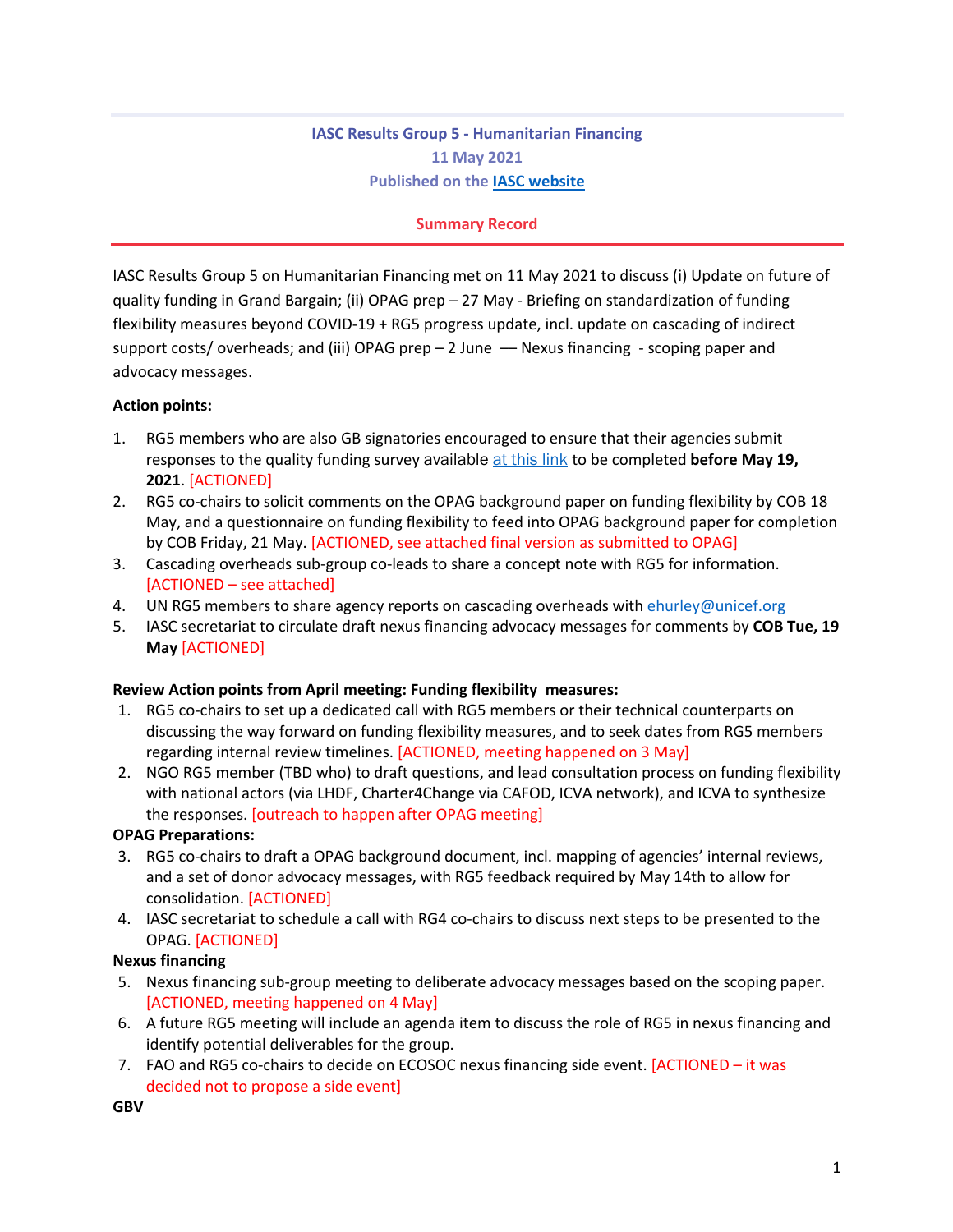8. IASC secretariat to share with RG5 the summary record of the 20 January high-level donor roundtable on GBV funding with IASC Principals. [ACTIONED]

## **Update on future of quality funding in Grand Bargain (GB)** by **GB co-convenors 7/8**

- In their introduction, the RG5 co-chairs explained that the Grand Bargain 2.0 Framework was being circulated for comments, and is to be discussed and endorsed by 50+ GB signatories at their annual meeting from 15-17 June. Of relevance to RG5 is that one of the two enabling priorities of the proposed GB 2.0 Framework will be quality funding, with the GB aiming to focus on overcoming political blockages with a suggestion that existing groups (such as IASC RG5) keep advancing technical aspects of quality funding.
- Canada briefed on the technical progress advanced by the GB workstream 7/8 on quality funding via its members' studies, which highlighted the importance of quality funding within the GB, and resulted in quality funding featuring as an enabling priority of the next iteration of the GB.
- Since the co-convenors' January briefing to the RG5, the GB co-convenors' efforts have focused on elevating the level of the discussion. To this end, the co-convenors have proposed to **close down the workstream 7/8 as it it currently organized in the next iteration of the GB to enable the discussion to continue at a more senior level**. In particular, ICRC noted that the GB co-convenors are proposing a **three-phased approach** consisting of:
	- i) Soliciting GB signatories' views on the quality funding key asks via a **survey** available at this link that has been disseminated to GB signatories (including with a copy to RG5), with input requested by 19 May. ODI will undertake the independent analysis of the confidential results.
	- ii) **Closed-door multi-stakeholer senior official meetings in early June** to discuss the recommendations arising from the survey that could be tabled at the GB annual meeting.
	- iii) **A high-level segment of the annual meeting** to discuss the quality funding recommendations.
- Upon InterAction's query regarding how NGO voices will be leveraged in this three-phase approach, Canada commented that all GB constituents, including NGOs and a local actors, will be represented at the senior official meeting.
- While the GB co-convenors underscored the interlinkages of quality funding with other GB workstreams, e.g. transparency and localization, the RG5 co-chairs emphasized the linkages to the RG5's work on funding flexibility, especially in terms of **political barriers**. The GB co-convenors noted that most barriers had been identified in the different reports, and ranged from the issue of how to achieve a **critical mass of quality funding, to how to cascade quality funding to frontline responders, to the level of visibility requirements** needed. Some of these questions also feature in the survey, as well as in ODI's five-year report. The RG5 co-chairs commented that it may be beneficial to define 'critical mass' when considering the ideal level of quality funding in consultations on the way forward for the GB.
- In response to Save the Children's query whether the GB co-convenors had plans to engage donor departments beyond the humanitarian sector, the GB co-convenors responded that the latter part of the survey did focus on who needed to be engaged over the next two years of the GB.
- Responding to the RG5 co-chairs' question on the vision of quality funding in GB 2.0, the GB coconvenors noted that the vision should not be decided by 6 co-convenors, hence the importance survey. In this sense, the survey may highlight that the GB commitments on quality funding,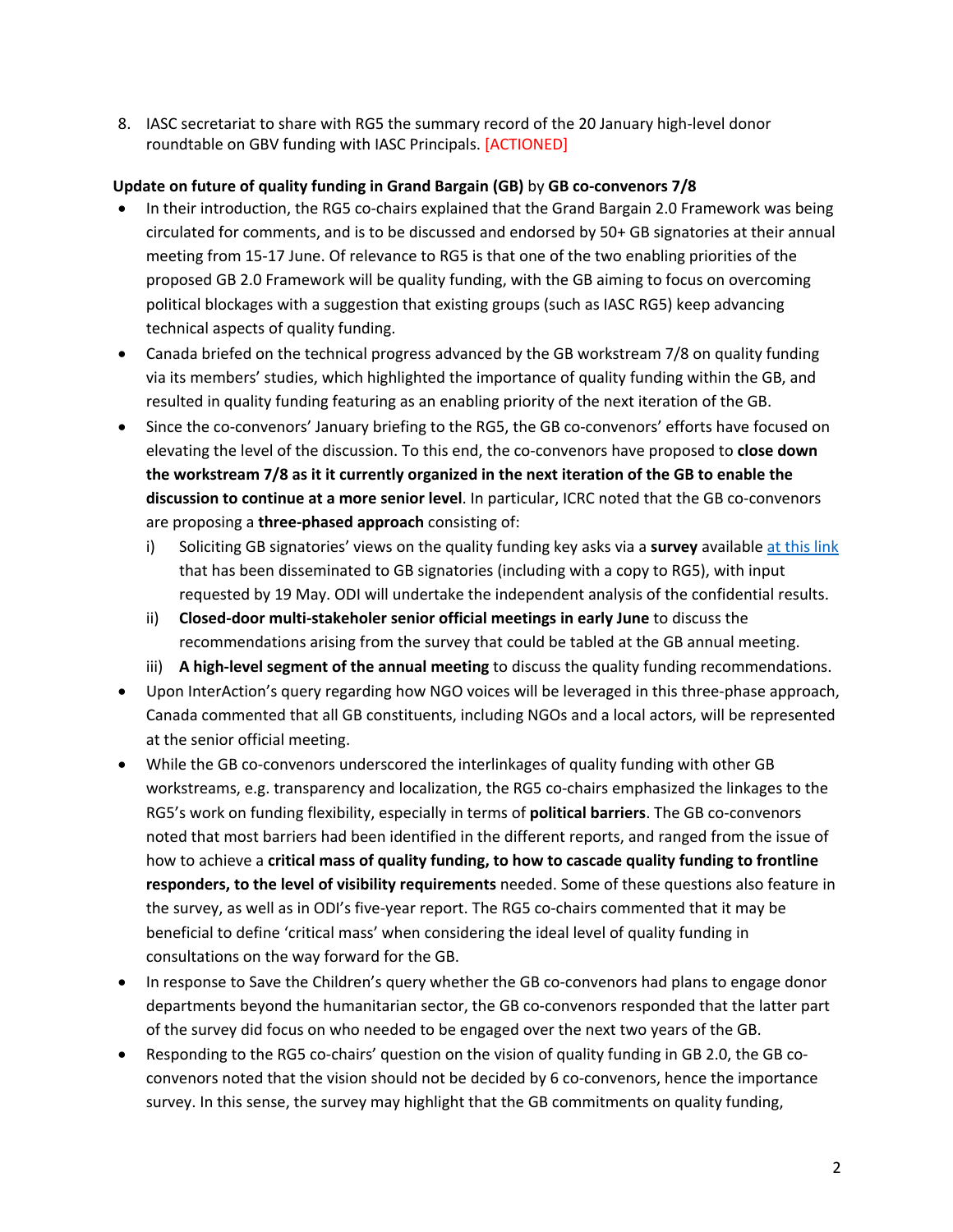including on the 30% target of funding to be unearmarked or softly earmarked, or the cascading to local actors should be reaffirmed for the next iteration of the GB. While not all these issues will be solved in one annual meeting, joint messaging will help strengthen the focus of GB 2.0.

*[GB commitments under quality funding (outlined here)] Aid organisations commit to:*

- *1. Be transparent and regularly share information with donors outlining the criteria for how core and unearmarked funding is allocated (for example, urgent needs, emergency preparedness, forgotten contexts, improved management)*
- *2. Increase the visibility of unearmarked and softly earmarked funding, thereby recognising the contribution made by donors.*
- *Donors commit to:*
	- *1. Progressively reduce the earmarking of their humanitarian contributions. The aim is to aspire to achieve a global target of 30 per cent of humanitarian contributions that is nonearmarked or softly earmarked (see annex on earmarking definition in the Grand Bargain-A Shared Commitment to Better Serve People in Need) by 2020.*

# **OPAG prep – 27 May - Briefing on standardization of funding flexibility measures beyond COVID-19 + RG5 progress update, incl. update on cascading of indirect support costs/ overheads**. *Funding flexibility measures*

- The RG5 co-chairs briefed that the two key asks in the current OPAG background paper circulated to RG5 ahead of the meeting are 1) endorsement of the extension of the current COVID-related funding flexibility measures, either to the end of 2021, or, as suggested by Save the Children and Oxfam, on a rolling basis for the duration of Covid-19 response; and 2) support for a set of donor advocacy points on funding flexibility to inform IASC members' donor engagement. The messages will focus on the need for increased volume of unearmarked or softly earmarked funding in line with the GB commitment of 30%; accountability is not sacrified by use of quality funding; visibility into the use of unearmarked funding; quality funding and the relevance to the uncertainty present in humanitarian contexts; and the need to support cascading of funding through the system to local partners.
- Internal reviews by agencies on the effectiveness of Covid-19 funding flexibility measures are ongoing. Completion of these reviews will help to guide the discussion on incorporating current funding flexibility measures into standard practice. In this context, the RG5 co-chairs will circulate a short **questionnaire** to RG5 to clarify whether they planned a formal or informal revew, with which timelines, and whether the report could be shared thereafter; and to inquire about the level of unearmarked and multi-year funding received by agencies.
- Based on WFP's query on the extent to which the GB survey may inform the RG5 funding flexibility questionnaire, the RG5 co-chairs and the IASC secretariat, respectively, commented that the results of the GB survey are likely not going to be available for the current OPAG meeting; and that while funding flexibility in partnership agreements and quality funding were linked, they are considered as individual deliverables in the RG5 workplan.
- Further to WHO's query regarding the message on accountability, the RG5 co-chairs responded that the 'appropriate' level of accountability aspired to include the level of monitoring that would respond to donors' internal reporting needs.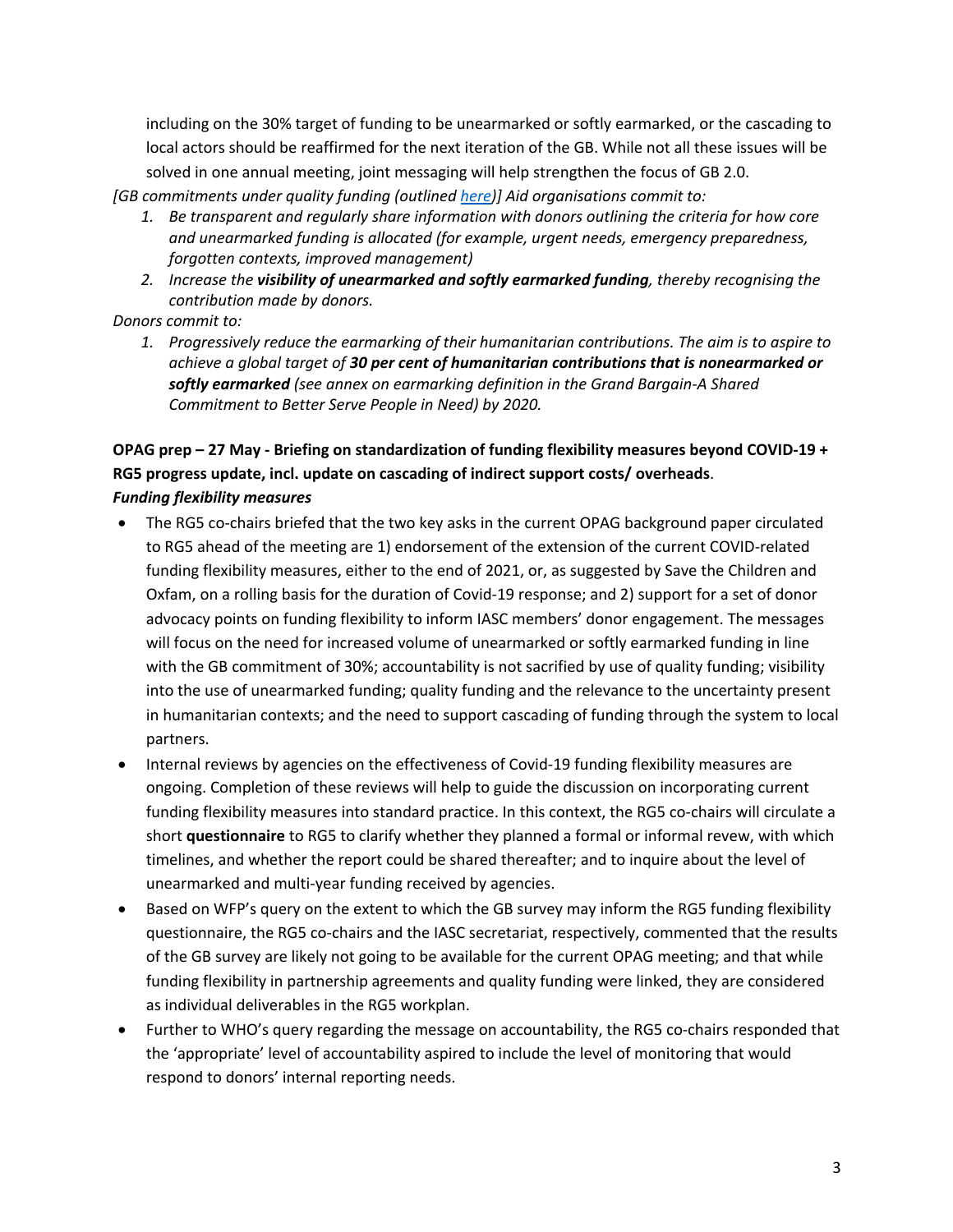### *Cascading of overheads/ indirect support costs*

- Oxfam as sub-group co-chair informed the group that a concept note for deliverable requested by the IASC Principals was available, and that the sub-group comprised local actor representatives as well as RG5 members.
- Given the scarcity of reports on cascading of overheads, the sub-group co-chairs are drafting a **survey** planned to be disseminated at the beginning of June. The survey will inform the **mapping of UN agencies' and INGOs' good practices** relating to the cascading of overheads/indirect support costs. After the summer break, the mapping will inform development of **guidance** on cascading of overheads.
- Upon CAFOD's query whether the **questionnaire** will be open for consultation among IASC members in view of securing members' buy-in, Oxfam noted that this was not a foregone conclusion but would require a quick turnaround. UNICEF as sub-group co-chair added that the survey would complement the reports by UN agencies and INGOs on this issue. Accordingly, UN agencies were encouraged to share any external reports that referred to their cascading practices. The timeline to complete the survey may be adjusted should some RG5 members indicate that more time is needed.
- **UNHCR referred to its blanket policy since 2019 of cascading 4% of overheads to national partners**. If available, UNHCR will share external research on its overheads policy. Oxfam noted that any information on the impact of the policy on implementing partners, or challenges in implementing the policy would be useful.
- UNFPA underscored the technical complexities of this topic, commenting that the agency referred to indirect support costs instead of overheads, and noting that some issues were negotiated on a case-by-case basis. Accordingly, a flat rate may imply the loss of a nuanced agreement in some agencies. The term 'cascading' also raised questions, e.g. whether this would mean that a percentage be calculated for each implementing partner and each funding allocation, to enable the following of the money.
- UNHCR commented that one lesson from the Grand Bargain was that seemingly simple terms such as 'cost' meant something different across aid organizations, not least because different UN agencies had different financial rules and regulations. To this end, clarifying the term may be beneficial – the RG5 co-chairs concurred, noting that agreement on definitions does not necessarily imply consensus on a particular approach for handling indirect costs.
- IOM added that agencies with large unearmarked funding may be more flexible with overheads compared to agencies operating mostly with earmarked funding.
- The RG5 co-chairs and NRC noted the linkages of this deliverable to the 'Money Where It Counts' protocol and the other RG5 deliverable referring to cost classification taken forward by NRC and UNHCR.

## **OPAG prep – 2 June –– Nexus financing - scoping paper and advocacy messages**

• FAO as nexus financing co-chair informed that the sub-group had developed a number of **advocacy messages** to be presented to OPAG, in view of encouraging IASC members, including at the senior level, to use to them in communication with stakeholders. They will be shared with RG5 for